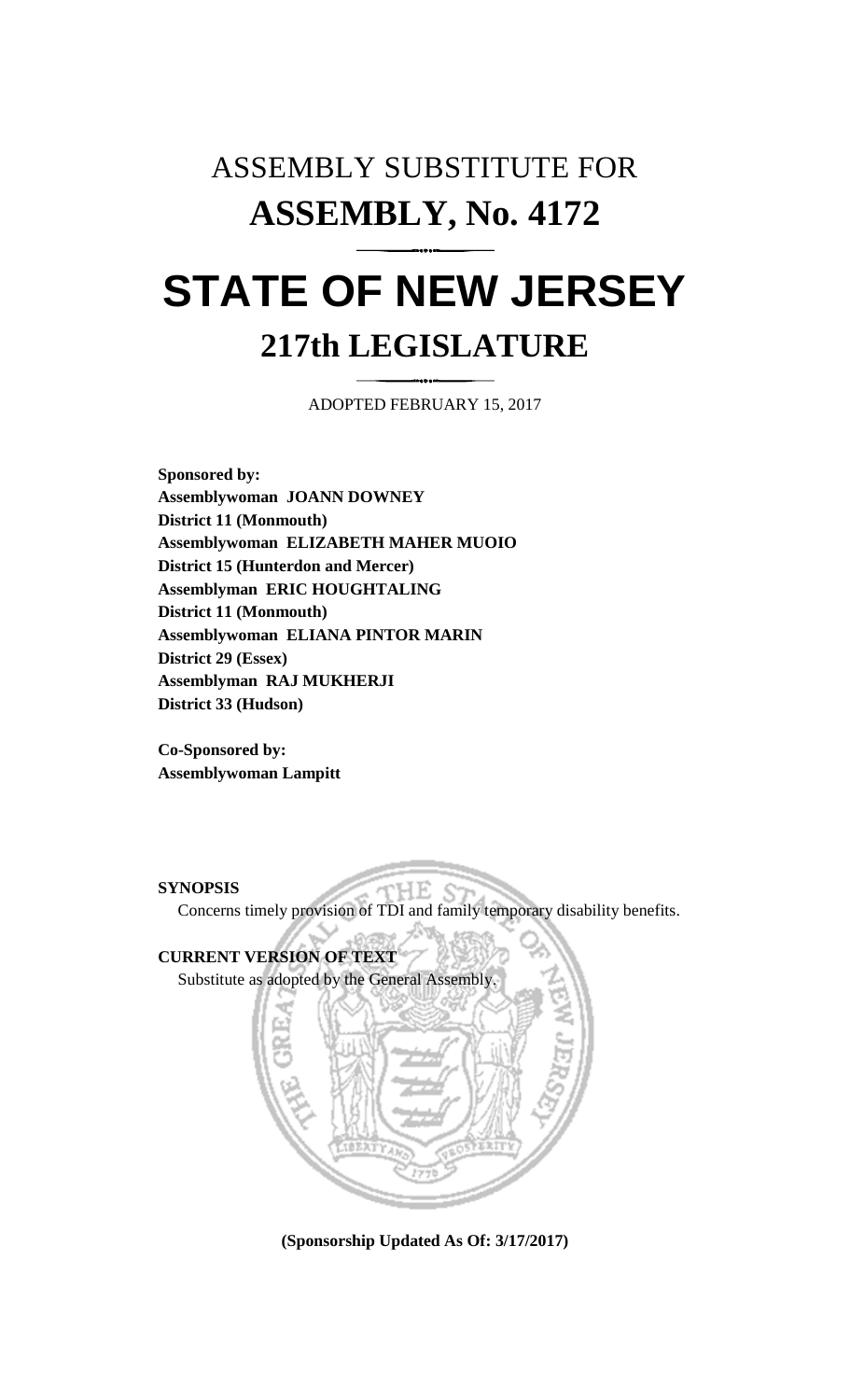$\mathcal{D}$ 

 **AN ACT** concerning the timely provision of temporary disability and family temporary disability benefits and amending and supplementing P.L.1948, c.110.

 **BE IT ENACTED** *by the Senate and General Assembly of the State of New Jersey:*

 1. Section 31 of P.L.1948, c.110 (C.43:21-55) is amended to read as follows:

 31. Penalties. (a) Whoever makes a false statement or representation knowing it to be false or knowingly fails to disclose a material fact, and each such false statement or representation or failure to disclose a material fact shall constitute a separate offense, to obtain or increase any disability benefit under the State plan or an approved private plan, or for a disability during unemployment, including any benefit during a period of family temporary disability leave, either for himself or for any other person, shall be liable for a fine of \$250 to be paid to the division. Upon refusal to pay such fine, the same shall be recovered in a civil action by the division in the name of the State of New Jersey. If in any case liability for the payment of a fine as aforesaid shall be determined, any person who shall have received any benefits hereunder by reason of the making of such false statements or representations or failure to disclose a material fact, shall not be entitled to any benefits under this act for any disability occurring prior to the time he shall have discharged his liability hereunder to pay such fine.

 (b) Any employer or any officer or agent of any employer or any other person who makes a false statement or representation knowing it to be false or knowingly fails to disclose a material fact, to prevent or reduce the benefits to any person entitled thereto, or to avoid becoming or remaining subject hereto or to avoid or reduce any contribution or other payment required from an employer under this act, or who willfully fails or refuses to make any such contributions or other payment or to furnish any reports required hereunder or to produce or permit the inspection or copying of records as required hereunder, or who fails to provide any notification or disclosure to the division or the employee required by subsection (a) of section 25 of P.L.1948, c.110 (C.43:21-49) or subsections f. or g. of section 10 of P.L.2008, c.17 (C.43:21-39.1) at the time and in the manner required by those sections, including disclosure of the information the division requires for the processing of a claim, shall be liable for a fine of \$250 to be paid to the division, and, if a failure of an employer to provide the 44 notification or disclosure to the division or the employee results in a delay in the payment of benefits, the employer shall also be liable

**EXPLANATION – Matter enclosed in bold-faced brackets [thus] in the above bill is not enacted and is intended to be omitted in the law.**

**Matter underlined thus is new matter.**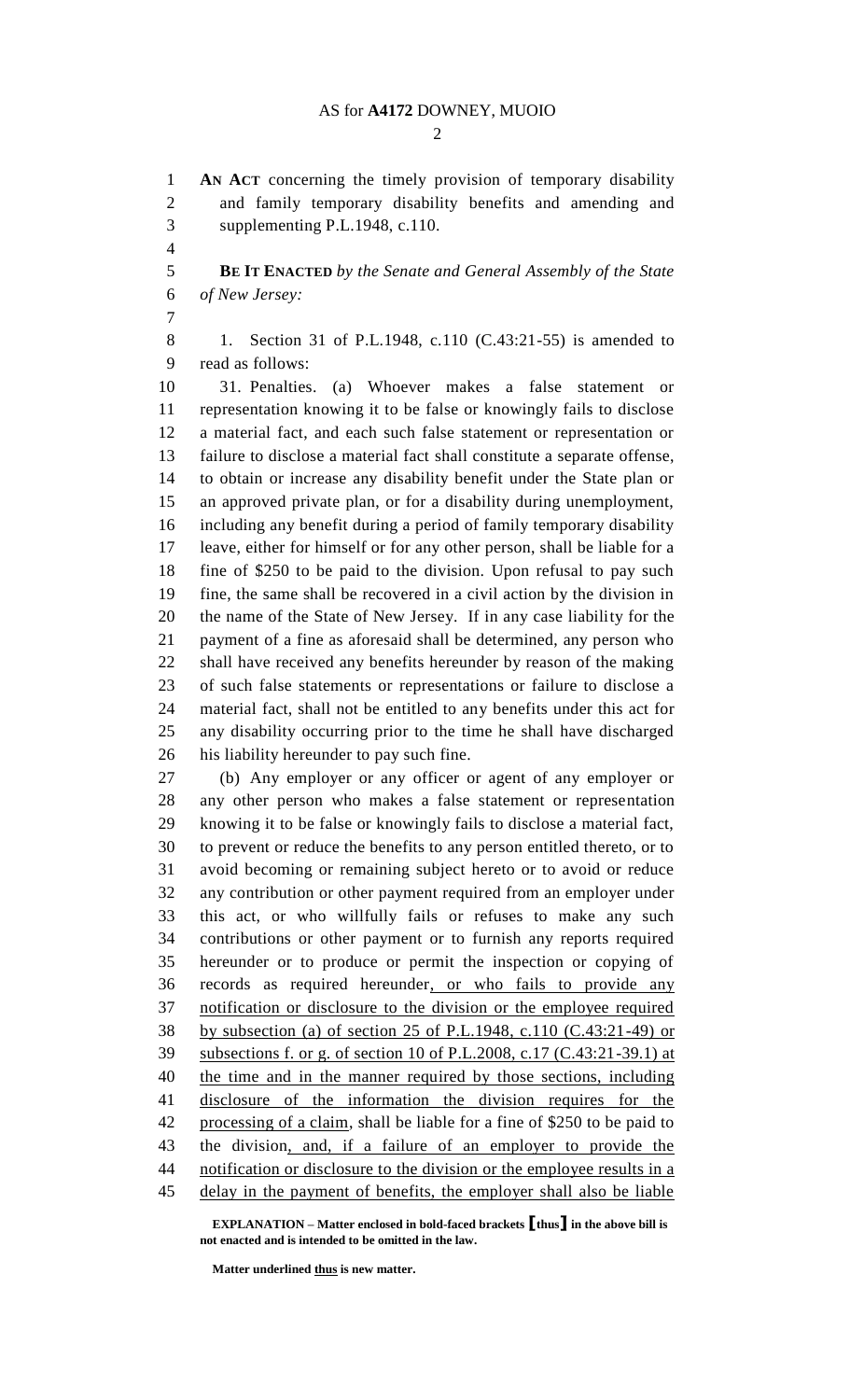for an added amount, to be paid to the claimant, equal to the benefits due from the time that the employer was required to provide the notification or disclosure until the time that the benefit 4 payments commenced. Upon refusal to pay such fine or added payments to a claimant, the same shall be recovered in a civil action by the division in the name of the State of New Jersey. (c) Any person who shall willfully violate any provision hereof or any rule or regulation made hereunder, for which a fine is neither prescribed herein nor provided by any other applicable statute, shall be liable to a fine of \$500 to be paid to the division. Upon the refusal to pay such fine, the same shall be recovered in a civil action by the division in the name of the State of New Jersey. (d) Any person, employing unit, employer or entity violating any of the provisions of the above subsections with intent to defraud the division shall in addition to the penalties hereinbefore described, be liable for each offense upon conviction before the Superior Court or any municipal court for a fine not to exceed \$1,000 or by imprisonment for a term not to exceed ninety days, or both, at the discretion of the court. The fine upon conviction shall be payable to the State disability benefits fund of the division. Any penalties imposed by this subsection shall be in addition to those otherwise prescribed in this chapter (R.S.43:21-1 et seq.). (e) Any sum collected as a fine or penalty pursuant to this section shall be deposited in the administration account of the State disability benefits fund and applied toward enforcement and other administrative costs of the division. (cf: P.L.2008, c.17, s.8) 2. (New section) a. The division shall implement disability insurance goals for the timely determination and payment of temporary disability benefits and family temporary disability benefits under the State plan, as follows: (1) for temporary disability benefits, in each calendar year: (a) not less than 25 percent of the original benefit determinations shall be completed within seven days after the receipt of the benefit claims by the division; (b) not less than 65 percent of the original benefit determinations shall be completed within 14 days after the receipt of the benefit claims by the division; (c) not less than 75 percent of the original benefit determinations shall be completed within 21 days after the receipt of the benefit claims by the division; and (d) not less than 85 percent of the original benefit determinations shall be completed within 28 days after the receipt of the benefit claims by the division. (2) for family temporary disability benefits, in each calendar year: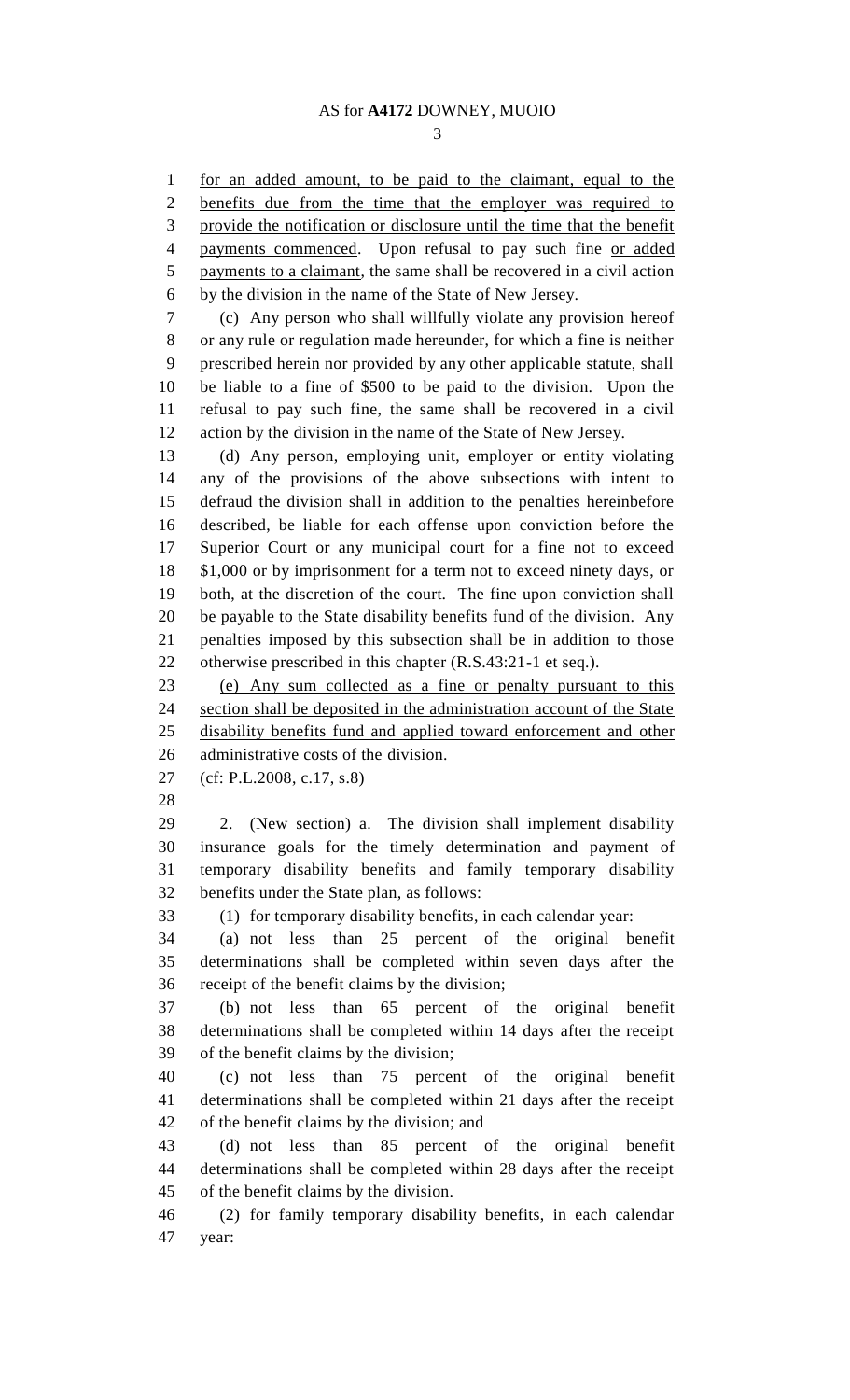(a) not less than 50 percent of the original benefit determinations shall be completed within seven days after the receipt of the benefit claims by the division;

 (b) not less than 75 percent of the original benefit determinations shall be completed within 14 days after the receipt of the benefit claims by the division;

 (c) not less than 85 percent of the original benefit determinations shall be completed within 21 days after the receipt of the benefit claims by the division; and

 (d) not less than 95 percent of the original benefit determinations shall be completed within 28 days after the receipt of the benefit claims by the division.

 b. The commissioner shall, not later than September 30 of 2017 and each subsequent year, issue, provide to the Legislature, and make available to the public on the department's webpage, a report regarding division efforts in the preceding calendar year to attain the disability insurance goals set pursuant to this section for temporary disability benefits, and a report regarding those efforts for family temporary disability benefits. Each report shall include:

 (1) the number and percentage of original determinations completed within each number of days specified in the goals set pursuant to this section, and the number and percentage of original determinations completed within the following number of days after the receipt of the benefit claims: 35 days, 42 days, 49 days and 56 days, and the number and percentage of original determinations completed more than 56 days after the receipt of the claims and the average number of days to make the determinations for the claims that took more than 56 days;

 (2) the number and percentage of claims received with insufficient information, what portion of those claims were because of failure of claimants to provide sufficient information, what portion of those claims were because of failures of medical providers of claimants to provide sufficient information, and what portion of those claims were because of failures of employers to provide sufficient information;

 (3) the number and percentage of claims for which determinations were delayed because of a failure of the employer to make the notifications or disclosures to employees and the division within the amount of time required by subsection (a) of section 25 of P.L.1948, c.110 (C.43:21-49) or subsections f. or g. of section 10 of P.L.2008, c.17 (C.43:21-39.1), and the number of employers which have been, because of the failures, required, pursuant to section 31 of P.L.1948, c.110 (C.43:21-55), to pay fines or penalties to the division or added amounts to claimants, the total amount of payments to the division, and the total amount of payments to claimants;

 (4) the number of personnel in the division and the budgeted cost of salaries and benefits for those personnel; the number of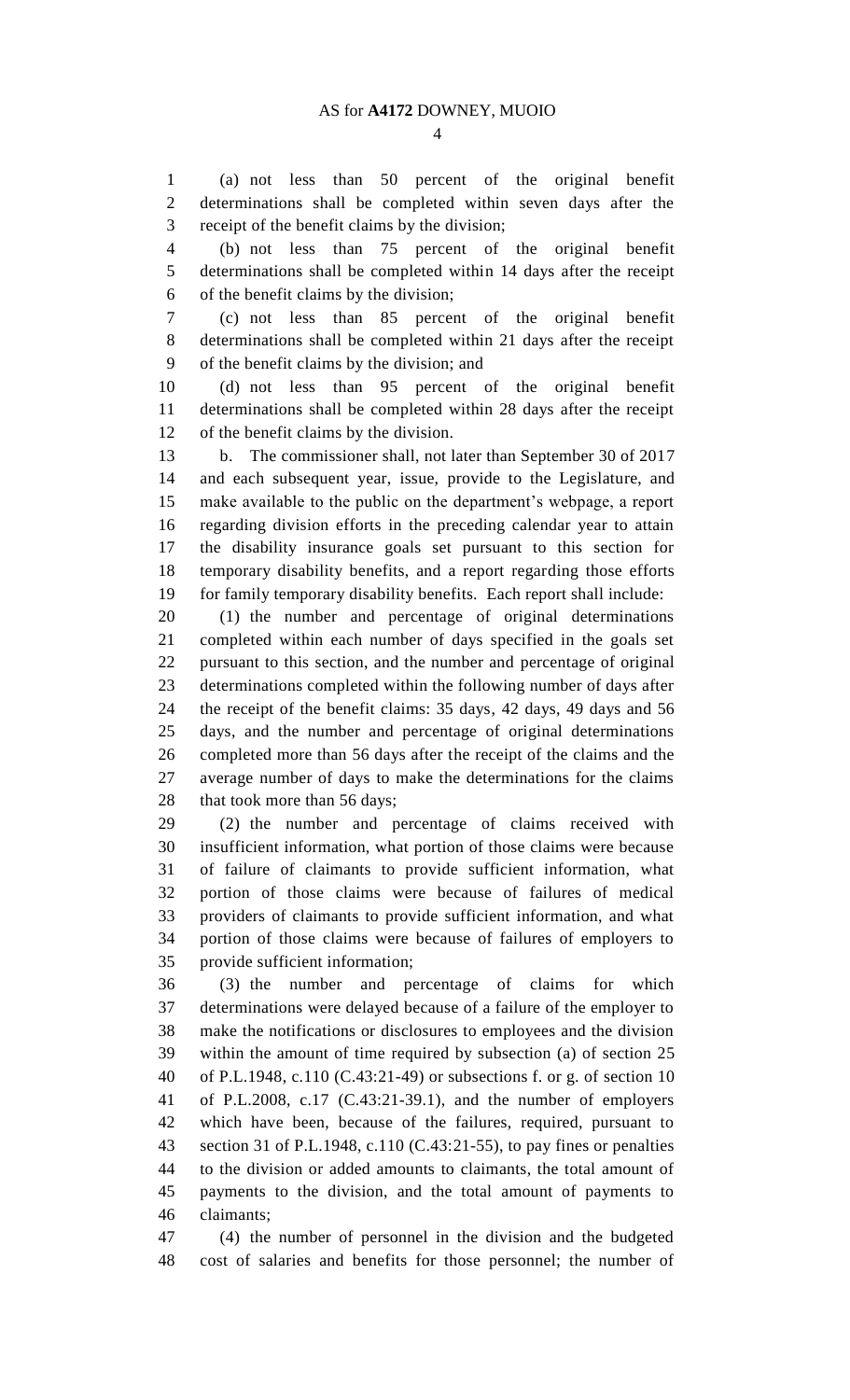personnel who are processing temporary disability benefit claims and the budgeted cost of salaries and benefits for those personnel; the number of personnel who are processing family temporary disability benefit claims and the budgeted cost of salaries and benefits for those personnel; what percentage of total division administrative costs is comprised of those categories of personnel costs; and a comparison of total division administrative costs to the maximum amount permitted to be expended for those division administrative costs pursuant to section 22 of P.L.1948, c.110 (C.43:21-46); and (5) if any of the disability insurance goals set pursuant to this

 section were not attained during the year, the report shall provide an evaluation of the causes of the deficiencies and a plan to correct them and that plan shall include:

(a) any increase in personnel needed to process claims;

 (b) any measures needed to enforce notification and reporting requirements;

 (c) any measures needed to inform employees of their responsibilities to facilitate the timely provision of benefits; and

 (d) any improvements needed in data processing and other administrative services and equipment.

 The plan shall specify any added costs entailed in implementing the plan, which shall be regarded as costs of administration of temporary disability and family temporary disability benefits, and shall specify the amount of any resulting increase in the estimate 26 made pursuant to subparagraphs (i) and (ii) of R.S.43:21-7(d)(G) of the amount needed to provide 100 percent of the cost of administration of temporary disability and family temporary disability benefits.

 The commissioner shall use that increased estimate in setting the rate of contributions pursuant to those subsections, except that the increase may not result in the total amount credited to those administrative costs to exceed the maximum amount permitted pursuant to subsection (a) of section 22 of P.L.1948, c.110 (C.43:21-46).

3. This act shall take effect immediately.

#### 

#### STATEMENT

 This bill implements measures to facilitate the timely payment of benefits under the temporary disability insurance (TDI) law, P.L.1948, c.110 (C.43:21-25 et al.), and the family leave insurance (FLI) law, P.L.2008, c.17 (C.43:21-39.1 et al.).

 First, the bill expressly applies existing penalties of the TDI law to employers who fail to provide the notifications and disclosures at the time and in the manner required by the TDI and FLI laws to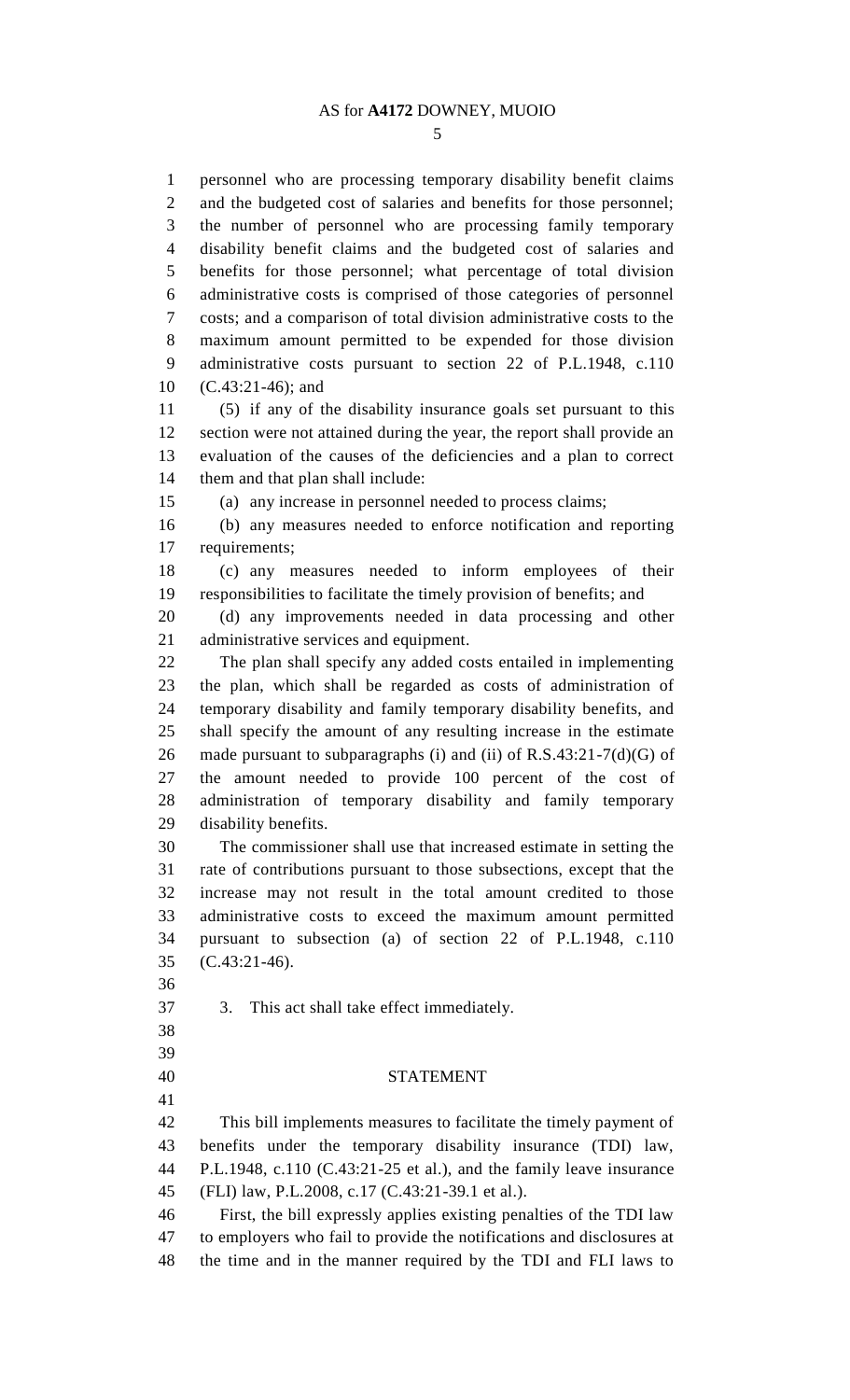employees, claimants, and program administrators. In addition, if the failure results in a delay in benefit payments, the employer is also required to pay the claimant an added amount equal to the benefits due from the time that the notification or disclosure was required until the benefit payments commence.

 The bill also requires the division to implement goals for the timely determination and payment of TDI and FLI benefits. For TDI benefit claims, the goals specified by the bill set minimum percentages of initial claims to be completed within specified time spans as follows: 25 percent within seven days, 65 percent within 14 days, 75 percent within 21 days, and 85 percent within 28 days. For FLI benefit claims, the goals specified by the bill set the minimum percentages at 50 percent within seven days, 75 percent within 14 days, 85 percent within 21 days, and 95 percent within 28 days.

 Finally, the bill requires the Commissioner of Labor and Workforce Development to issue annual reports regarding efforts to attain those goals. Each report is required to include:

 (1) The numbers and percentages of initial claims completed within each number of days specified in the goals, and the number and percentage of original determinations completed within 35 days, 42 days, 49 days, 56 days, and more than 56 days.

 (2) The number and percentage of claims received with insufficient information, what portions of those claims were because of failures to provide sufficient, timely information by each of the following groups: claimants, their medical providers, and employers.

 (3) The number and percentage of claims for which determinations were delayed because of a failure of the employer to make the required, timely notifications or disclosures to employees and the division, and the number of employers which, because of those failures, have been required to pay fines or penalties to the division or added amounts to claimants, and the total payments to the division and to claimants.

 (4) The number of personnel in the division and the cost of their salaries and benefits; the number and salary and benefits of personnel processing TDI and FLI claims, what percentage of total division administrative costs is comprised of those personnel costs; and a comparison of total division administrative costs to the maximum amount permitted to be expended for those division administrative costs under the TDI and FLI laws.

 (5) An evaluation of the causes of any failures to meet the goals, and a plan to correct them, which would include: any needed increase in personnel to process claims; any measures needed to enforce notification and reporting requirements: any measures needed to inform employees of their responsibilities to facilitate the timely provision of benefits; any needed improvements in data processing and other administrative services and equipment; and